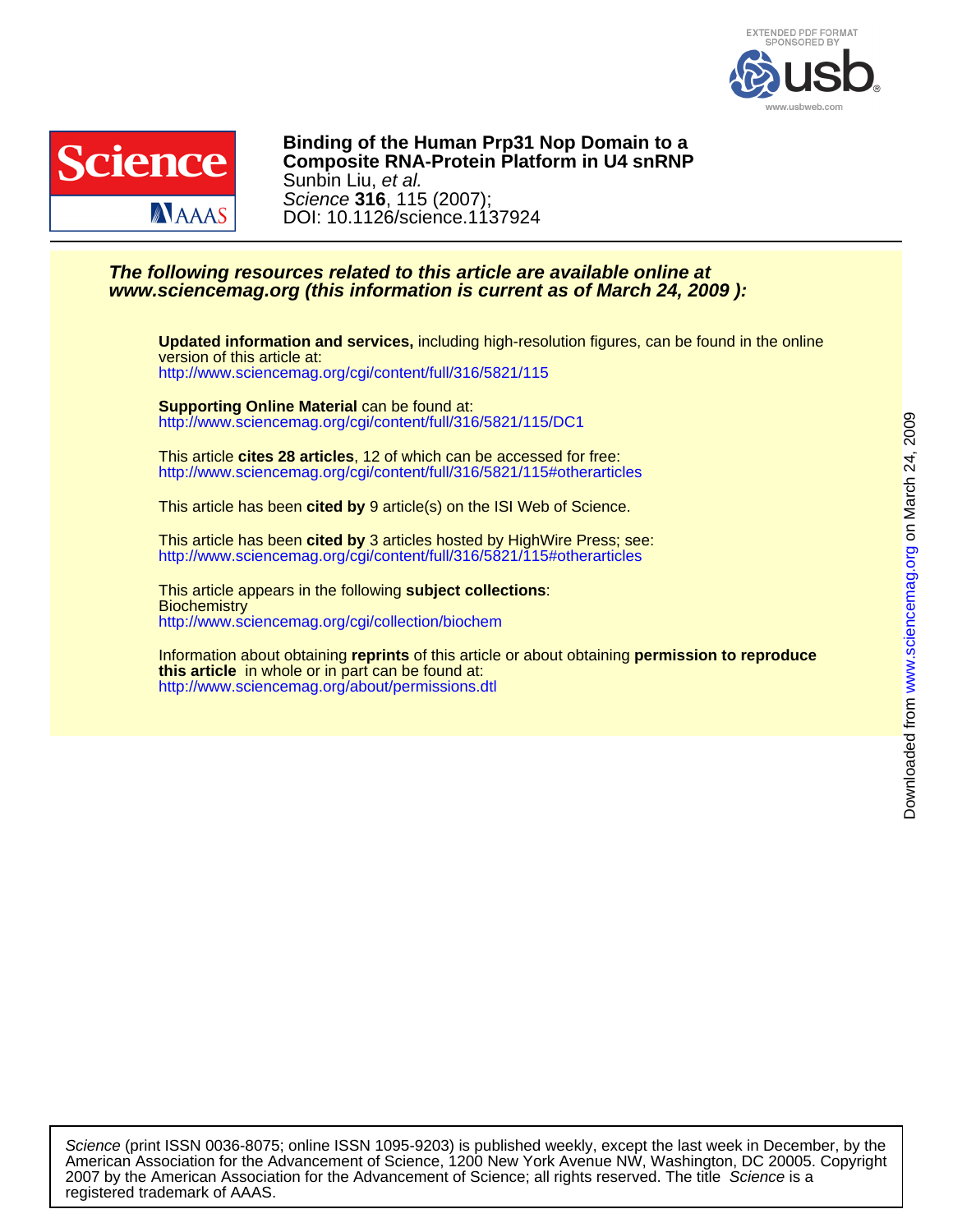The ubiquitous occurrence of the IGF1 B haplotype in a diverse panel of small breeds clearly does not support unorthodox explanations of phenotypic diversity in the dog such as elevated mutation or recombination rates. Rather, we show that a single IGF1 allele is a major determinant of small size in dogs and that intense artificial selection has left a signature in the proximity of IGF1 that can readily be found by genomic scans of breeds sharing a common phenotype. The ability to identify a gene contributing to morphology without doing a genetic cross, but instead by using centuries of dog breeding, highlights the contribution that the study of canine genetics can make to an understanding of mammalian morphogenesis. These results provide a precedent for future studies aimed at identifying the genetic basis for complex traits such as behavior and skeletal morphology in dogs and other species with small populations that have experienced strong artificial or natural selection.

#### References and Notes

- 1. R. K. Wayne, Evolution 40, 243 (1986).
- 2. R. K. Wayne, J. Morphol. 187, 301 (1986). 3. J. W. Fondon 3rd, H. R. Garner, Proc. Natl. Acad. Sci. U.S.A.
- 101, 18058 (2004).
- 4. C. Webber, C. P. Ponting, Genome Res. 15, 1787 (2005).
- 5. W. Wang, E. F. Kirkness, Genome Res. 15, 1798 (2005).
- 6. R. K. Wayne, J. Zool. 210, 381 (1986).
- 7. P. Saetre et al., Brain Res. Mol. Brain Res. 126, 198 (2004).
- 8. P. Savolainen, Y. P. Zhang, J. Luo, J. Lundeberg, T. Leitner, Science 298, 1610 (2002).
- 9. S. J. Olsen, Origins of the Domestic Dog (Univ. of Arizona Press, Tucson, AZ, 1985).
- 10. C. Vila et al., Science 276, 1687 (1997).
- 11. J. Sampson, M. M. Binns, in The Dog and Its Genome, E. A. Ostrander, K. Lindblad-Toh, U. Giger, Eds. (Cold Spring Harbor Laboratory Press, Cold Spring Harbor, NY, 2006), vol. 44, pp. 19–30.
- 12. B. Van Valkenburgh, X. Wang, J. Damuth, Science 306, 101 (2004).
- 13. K. Chase et al., Proc. Natl. Acad. Sci. U.S.A. 99, 9930 (2002).
- 14. K. Chase, D. R. Carrier, F. R. Adler, E. A. Ostrander, K. G. Lark, Genome Res. 15, 1820 (2005).
- 15. J. Baker, J. P. Liu, E. J. Robertson, A. Efstratiadis, Cell 75, 73 (1993).
- 16. K. A. Woods, C. Camacho-Hubner, D. Barter, A. J. Clark, M. O. Savage, Acta Paediatr. Suppl. 423, 39 (1997).
- 17. K. A. Woods, C. Camacho-Hubner, M. O. Savage, A. J. Clark, N. Engl. J. Med. 335, 1363 (1996).
- 18. N. B. Sutter et al., Genome Res. 14, 2388 (2004).
- 19. K. Lindblad-Toh et al., Nature 438, 803 (2005).
- 20. J. P. Pollinger et al., Genome Res. 15, 1809 (2005).
- 21. R. Kooijman, Cytokine Growth Factor Rev. 17, 305 (2006).
- 22. P. Cohen, Horm. Res. 65, 3 (2006).
- 23. R. P. Favier, J. A. Mol, H. S. Kooistra, A. Rijnberk J. Endocrinol. 170, 479 (2001).
- 24. J. E. Eigenmann, D. F. Patterson, E. R. Froesch, Acta Endocrinol. (Copenh.) 106, 448 (1984).
- 25. H. G. Parker et al., Science 304, 1160 (2004).
- 26. H. Epstein, The Origin of the Domestic Animals of Africa (Africana Publishing, New York, 1971).
- 27. M. V. Sablin, G. A. Khlopachev, Curr. Anthropol. 43, 795 (2002).
- 28. E. Tchernov, L. K. Horwitz, J. Anthropol. Archaeol. 10, 54 (1991).
- 29. We thank the hundreds of dog owners who contributed samples; the AKC Canine Health Foundation; S. Hoogstraten-Miller and I. Ginty for assistance at dog shows; P. Cruz for assistance with automated PCR primer designs; S. Kim for analytical assistance, and R. Pelker for assistance with blood serum assays of IGF1. Funded by the National Human Genome Research Institute (E.A.O., N.B.S., E.K., S.D., P.Q., H.G.P., and D.S.M.), the NSF (R.K.W.), NIH grant no. 5 T32 HG002536 (M.M.G.), NSF grant 0516310 (C.D.B. and L.Z.), NSF grant DBI 0606461 (B.P.), NIH grant P50 HG002790 (K.Z. and M.N.), and the National Institute of General Medical Sciences 063056, the Judith Chiara Charitable Trust, and the Nestle Purina Company (K.G.L.).

### Supporting Online Material

www.sciencemag.org/cgi/content/full/316/5821/112/DC1 Materials and Methods Figs. S1 to S9 Tables S1 to S6 References

1 November 2006; accepted 8 March 2007 10.1126/science.1137045

# Binding of the Human Prp31 Nop Domain to a Composite RNA-Protein Platform in U4 snRNP

Sunbin Liu, $^{1\star}$  Ping Li, $^{1,2\star}$  Olexandr Dybkov, $^1$  Stephanie Nottrott, $^1$  Klaus Hartmuth, $^1$ Reinhard Lührmann,<sup>1</sup>† Teresa Carlomagno,<sup>2</sup>† Markus C. Wahl<sup>3</sup>†

Although highly homologous, the spliceosomal hPrp31 and the nucleolar Nop56 and Nop58 (Nop56/58) proteins recognize different ribonucleoprotein (RNP) particles. hPrp31 interacts with complexes containing the 15.5K protein and U4 or U4atac small nuclear RNA (snRNA), whereas Nop56/58 associate with 15.5K–box C/D small nucleolar RNA complexes. We present structural and biochemical analyses of hPrp31-15.5K-U4 snRNA complexes that show how the conserved Nop domain in hPrp31 maintains high RNP binding selectivity despite relaxed RNA sequence requirements. The Nop domain is a genuine RNP binding module, exhibiting RNA and protein binding surfaces. Yeast two-hybrid analyses suggest a link between retinitis pigmentosa and an aberrant hPrp31-hPrp6 interaction that blocks U4/U6-U5 tri-snRNP formation.

**M** ost eukaryotic pre-mRNAs contain<br>
lation by a multi-megadalton ribo-<br>
pucleoprotein (RNP) enzyme the spliceosome introns that are removed before transnucleoprotein (RNP) enzyme, the spliceosome  $(1-3)$ . A spliceosome is assembled anew on each intron from small nuclear (sn) RNPs and non-snRNP splice factors (4, 5). The RNP network of the spliceosome is extensively restructured during its maturation  $(2, 6, 7)$ , reflected by changing RNA interactions. The U6 snRNA is delivered to the pre-mRNA in a repressed state, in which catalytically important regions are base-paired to the U4 snRNA (8, 9). During

spliceosome activation, the U4-U6 interaction is disrupted, U4 snRNA is released, and U6 snRNA forms short duplexes with U2 snRNA and the pre-mRNA substrate (6). Understanding this catalytic activation of the spliceosome requires detailed structural information on the snRNPs.

As for other complex RNPs (10), the U4/U6 di-snRNP is built in a hierarchical manner. A U4 5′ stem loop (U4 5′-SL) between two base-paired stems of U4/U6 serves as a binding site for the highly conserved U4/U6-15.5K protein (11). 15.5K binds to and stabilizes a kink turn (K turn) in the U4 5′-SL (12) and is required for subsequent recruitment of the human (h) Prp31 protein to the U4/U6 di-snRNP (13). hPrp31 does not interact with either the 15.5K or the RNA alone  $(13, 14)$ , but it is not known whether 15.5K merely prestructures the RNA for subsequent binding of hPrp31 or whether 15.5K provides part of the hPrp31 binding site. hPrp31 is essential for pre-mRNA splicing (15) and is a component of both major and minor spliceosomes. In the latter, the U4 snRNA is replaced by the U4atac snRNA (Fig. 1A). Nevertheless, both snRNAs bind 15.5K, and both primary RNPs incorporate hPrp31 in a strictly hierarchical manner (13, 16).

The 15.5K protein also binds to a K turn in box C/D small nucleolar (sno) RNAs (17, 18), but subsequently Nop56 and Nop58 (Nop56/58; Nop5p in archaea) are recruited to the snoRNPs (Fig. 1A) (17, 19). Stem II of the snRNAs and snoRNAs (Fig. 1A) encompasses crucial identity elements for secondary protein binding. In the box C/D snoRNAs, stem II is longer by one base

<sup>1</sup> Abteilung Zelluläre Biochemie, Max-Planck-Institut für Biophysikalische Chemie, Am Faßberg 11, D-37077 Göttingen, Germany. <sup>2</sup>AG Flüssig-NMR Spektroskopie, Max-Planck-Institut für Biophysikalische Chemie, Am Faßberg 11, D-37077 Göttingen, Germany. <sup>3</sup>AG Makromolekulare Röntgenkristallographie, Max-Planck-Institut für Biophysikalische Chemie, Am Faßberg 11, D-37077 Göttingen, Germany.

<sup>\*</sup>These authors contributed equally to this work. †To whom correspondence should be addressed. E-mail: Reinhard.Luehrmann@mpi-bpc.mpg.de (R.L.); taco@nmr. mpibpc.mpg.de (T.C.); mwahl@gwdg.de (M.C.W.)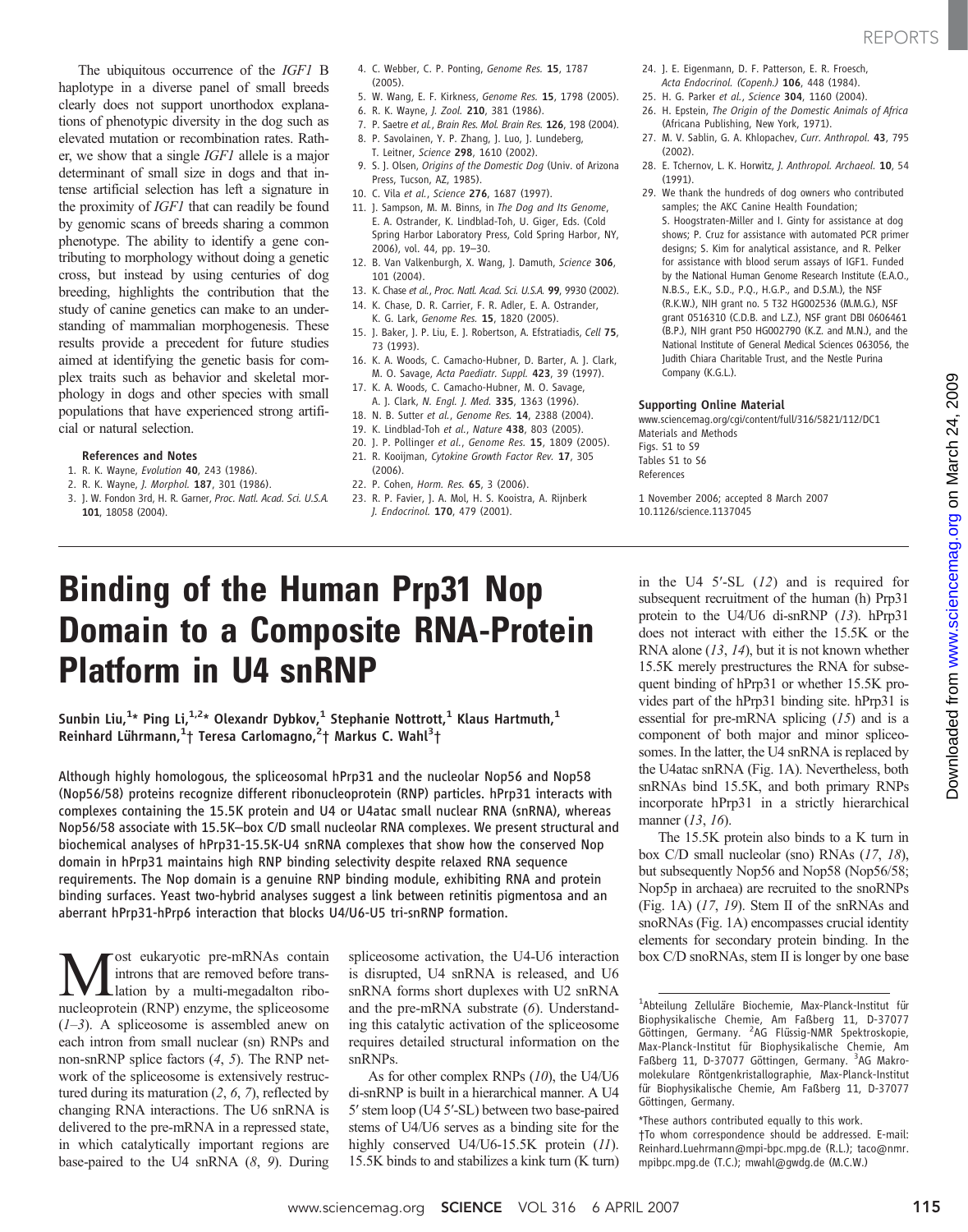pair, and no sequence deviation is tolerated (19–21). Somewhat paradoxically, both hPrp31 and Nop56/58 contain a conserved, ~120-residue Nop domain (hPrp3 $1^{215-333}$ ) (15, 22, 23) (fig. S1), which seems to mediate binding to the different primary RNPs (24).

To delineate the structural basis for the ordered and selective binding of hPrp31, we first probed whether hPrp31 engages in direct contacts with 15.5K in the context of the U4 snRNP by using nuclear magnetic resonance (NMR) spectroscopy (25).  $\lceil 15 \text{N} \rceil 15.5 \text{K}$  protein was bound to an RNA representing the entire U4 5′-SL [residues 20 to 52 of U4 snRNA (Fig. 1A)], and NMR chemical shift changes were monitored upon addition of hPrp31. Primarily residues in helices  $\alpha$ 2 and  $\alpha$ 3 of 15.5K were affected (Fig. 1B). Saturation transfer from the aliphatic protons of hPrp31 to the amide resonances of 15.5K in a ternary complex containing  $\left[ {}^{15}N, {}^{2}D, {}^{1}H_{N} \right]$ 15.5K confirmed direct contacts between hPrp31 and helices  $\alpha$ 2 and  $\alpha$ 3 of 15.5K (Fig. 1B).

By using limited proteolysis, we defined fragment hPrp3178-333, whose binding activity

Fig. 1. (A) Schematics of the 5'-SLs of U4 snRNA (left), U4atac snRNA (middle), and the K-turn region of box C/D snoRNAs (right). N indicates any nucleotide; R, purine. Binding of 15.5K and the secondary binding proteins is indicated. Stem II of the K turn in the box C/D snoRNAs is longer by one base pair (20), and a single additional base pair in stem II is known to interfere with hPrp31 binding (21). Box C/D snoRNPs act as sequence-specific 2'-O methyltransferases, which posttranscriptionally modify several functional RNAs.  $\overline{B}$ ) (Left) <sup>1</sup>H-<sup>15</sup>N heteronuclear single-<br>quantum coherence spectra of 15.5K quantum coherence spectra of 15.5K in the binary 15.5K–U4 5′-SL complex (black) and in the ternary complex containing full-length hPrp31 (red). Assignments of selected resonances are indicated. ppm, parts per million. (Middle) Mapping of NMR chemical shift changes elicited by the addition of hPrp31 on the structure of the 15.5K-RNA complex [coordinates from (12); PDB ID 1E7K]. Dashed line is the disordered pentaloop of the RNA; 15.5K, light gray; and RNA, dark gray. All structure figures were prepared with PyMOL (34). (Right) Mapping of saturation transfer from hPrp31 to RNA-bound 15.5K, indicating residues of 15.5K that are directly contacted by hPrp31. Apparent contacts to the central  $\beta$  sheet of 15.5K arise from spin diffusion. Degrees of chemical shift changes resembled that of full-length hPrp31 [Supporting Online Material (SOM) text and fig. S2]. A reconstituted hPrp3178-333-15.5K-U4 5′-SL complex yielded a 2.6 Å resolution crystal structure (table S1), in which residues 4 to 128 of 15.5K and 85 to 333 of hPrp31 (excluding residues 256 to 265 that form the tip of a flexible loop) and all RNA residues (nucleotides 20 to 52 of U4 snRNA) could be traced (fig. S3). The hPrp3 $1^{78-333}$ –15.5K–U4 5'-SL complex is triangular, with one subunit at each vertex of the triangle and each subunit contacting the other two (Fig. 2A). The negatively charged RNA is sandwiched between positively charged areas on hPrp31<sup>78-333</sup> and 15.5K (fig. S4). The region of  $hPrp31^{78-333}$  interacting with 15.5K exhibits alternating positively and negatively charged surface patches matched by a complementary set of patches on the 15.5K protein (fig. S4).

hPrp3178-333 exhibits an all-helical fold with three domains (Fig. 2A and fig. S1). Residues 85 to 120 (helix  $\alpha$ 1) and 181 to 215 (helix  $\alpha$ 6) form two branches of an extended coiled coil, which is interrupted at the tip by a small

globular module (residues 121 to 180; helices  $\alpha$ 2 to  $\alpha$ 5). An oval-shaped Nop domain (residues 215 to 333; helices  $\alpha$ 7 to  $\alpha$ 13) follows the coiled-coil motif at the C terminus. hPrp31<sup>78-333</sup> contacts the primary RNP exclusively via its Nop domain (Fig. 2A), suggesting that this element is the most crucial RNP interacting module in hPrp31.

The Nop domain of hPrp31<sup>78-333</sup> exhibits a flat surface formed by helices  $\alpha$ 9,  $\alpha$ 10,  $\alpha$ 12, and  $\alpha$ 13 (Fig. 2, A and B). The lower part of this surface (helix  $\alpha$ 9 and the C-terminal half of helix  $\alpha$ 12) interacts with the  $\alpha$ 2 and  $\alpha$ 3 region of 15.5K (contact regions a and b in Fig. 2B). Details of the interactions between  $hPrp31^{78-333}$ and 15.5K (Fig. 3, A and B) agree well with fulllength hPrp31-15.5K contacts mapped by NMR (Fig. 1B). The upper portion of the surface (helix  $\alpha$ 10 and the N-terminal half of helix  $\alpha$ 12) contacts the RNA on the side that is not associated with 15.5K (contact region 1 in Fig. 2B) and in the major groove of stem II (region 2). A loop following helix  $\alpha$ 10 interacts with the capping pentaloop (region 3). The surfaces of 15.5K and of the RNA buried upon binding of



and saturation transfer are color-coded: red, strong; orange, intermediate; and yellow, weak. A similar picture is obtained when mapping the contacts of hPrp31<sup>78-333</sup> on 15.5K in the framework of the 15.5K–U4 5'-SL complex (SOM text), confirming that the hPrp31<sup>78-333</sup> fragment interacts with 15.5K in the same way as the full-length protein.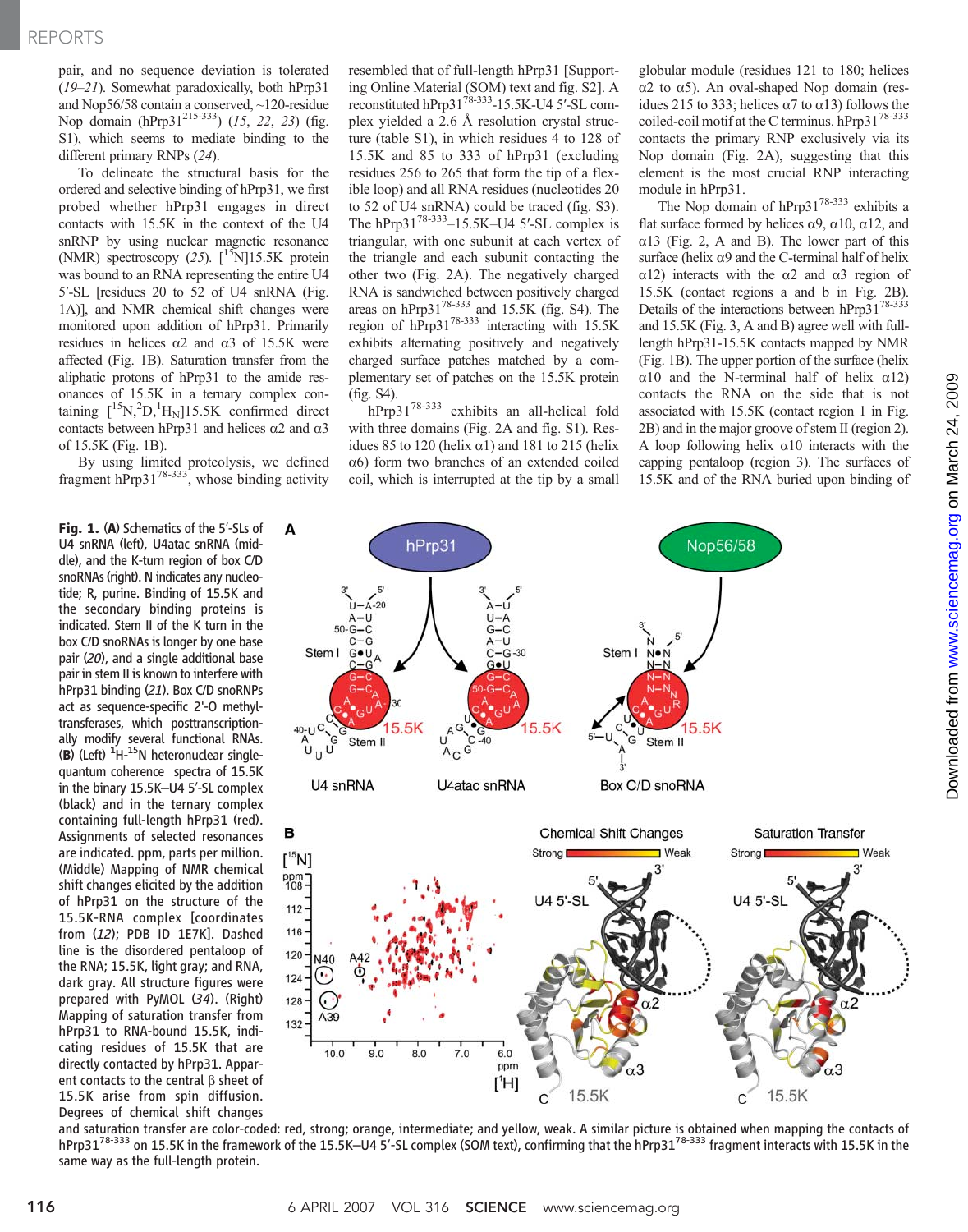the Nop domain are comparable (550 to 650  $\AA^2$ ) each) and are confluent (fig. S5). Thus, the Nop domain presents an RNP recognition motif, as opposed to pure RNA interaction domains found in other proteins (26).

On the basis of this architecture, failure of hPrp31 to bind either 15.5K or the RNA alone (13, 14) can be attributed to 15.5K and the RNA, each contributing about half of the hPrp31 interaction surface, so that neither of the components alone is able to supply a sufficiently large interface. In addition, 15.5K stabilizes the RNA K-turn region in a conformation favorable for hPrp31 binding and thus pays the entropic cost for immobilizing part of the RNA structure (SOM text).

The conformation of the core 15.5K-RNA complex is unaffected by the addition of hPrp $31^{78-333}$  (Fig. 2A). Furthermore, the Nop domain of  $hPrp31^{78-333}$  closely resembles the corresponding domain of the archaeal Nop5p protein in the absence of a primary RNP (24) (table S2). Therefore, binding of the hPrp31 Nop domain to 15.5K and the K turn resembles a lock-and-key–type interaction. hPrp3178-333 binds to one side of the bulged U31 of the K-turn via water-mediated interactions, van der Waals contacts, and hydrogen bonds to the backbone (Fig. 3C and contact region 1 in Fig. 2B). This situation is reminiscent of protein-DNA interactions, where the DNA-bound water structure provides important latching points for proteins



Fig. 2. (A) Overview of the hPrp31<sup>78-333</sup>-15.5K-U4 5'-SL complex (left). hPrp31<sup>78-333</sup>, blue; 15.5K, red; RNA, gold. RNA elements not seen in the binary 15.5K–22-mer RNA complex with a shorter stem I [right (12); PDB ID 1E7K] are in green. Positions A194 and A216, at which missense mutations have been linked to the RP11 form of retinitis pigmentosa, are shown as space-filling models and colored cyan. Dashed line in hPrp3178-333, disordered loop. Dashed line in the binary complex, unstructured pentaloop. Although induced-fit interactions are the hallmark of most RNA-protein complexes (32), the structuring of the RNA pentaloop upon hPrp3178-333 binding observed here is particularly pronounced. The crystal structure contains two crystallographically independent ternary complexes per asymmetric unit that are largely identical (table S2). (B) Close-up views of the complex from the back (left) and from the bottom (right). Main contact regions between hPrp31<sup>78-333</sup> and 15.5K and between hPrp31<sup>78-333</sup> and the RNA are indicated by connecting lines and are labeled by letters and numbers, respectively. Regions of the RNA are color-coded: distal portion of stem I, gray; K-turn region, gold; distal portion of stem II, brown; and pentaloop, beige. The bulged-out U31 denotes the tip of the K turn and is shown in sticks.

(27). In addition, the short helix  $\alpha$ 10 of the Nop domain lines the major groove of stem II of the RNA where C247 (28) engages in hydrogen bonds to the bases of C41 and G43, representing the only sequence-specific contact of hPrp31<sup>78-333</sup> to the RNA (Fig. 3D; contact region 2 in Fig. 2B).

Major structural changes in the RNA upon formation of the ternary complex are confined to the RNA pentaloop (nucleotides 36 to 40), which becomes ordered on addition of hPrp31<sup>78-333</sup> (Fig. 2A). hPrp31<sup>78-333</sup> stabilizes the pentaloop by direct contacts and by reinforcing intramolecular interactions. H270 (28), from a flexible loop of  $hPrp31^{78-333}$ , stacks on the penultimate residue of the pentaloop, A39, which in turn stacks on the terminal base pair of stem II and forms a hydrogen bond across the loop (Fig. 3E and contact region 3 in Fig. 2B). The apparent malleability of the RNA pentaloop allows its remaining part to wrap around and engage in hydrogen bonds with H270 (Fig. 3E). The terminal U40 of the pentaloop stacks on a hydrophobic surface patch of the Nop domain (Fig. 3F). Because the above contacts ensue between flexible elements of the protein and the RNA, we conclude that  $hPrp31^{78-333}$  recognizes and stabilizes the RNA pentaloop by induced fit interactions (SOM text).

Although the entire pentaloop of the U4 5′-SL can be removed without completely disrupting the binding of hPrp31, it becomes protected from hydroxyl radical cleavage upon binding of hPrp31 (21) or hPrp31<sup>78-333</sup> (Fig. 4A). Our structure reconciles this apparent discrepancy. Even though large portions of the pentaloop are exposed, the C4' atoms, which are the primary sites of hydroxyl radical attack (29), are partially or entirely buried for residues 36, 39, and 40 (Fig. 4B). The flexible loop of hPrp31<sup>78-333</sup> (residues 256 to 265) is suspended next to the C4' atoms of residues 37 and 38 (Fig. 4B), where it can scavenge radicals and protect the RNA even in the absence of direct contacts.

hPrp31 recognizes complexes of 15.5K with U4 or U4atac snRNA, whose sequences differ markedly in the hPrp31 contact regions defined by the crystal structure (Fig. 1A). In the U4 structure, hPrp31<sup>78-333</sup> avoids sequence-specific interactions with the RNA bases and instead maintains water-mediated interactions, contacts to the backbone, or stacking interactions with the bases (Fig. 3, C to F). With the exception of a single hydrogen bond from C247 of hPrp31<sup>78-333</sup> to C41 of the U4 snRNA, all contacts could be maintained in a complex containing the U4atac 5′-SL. Consistent with a similar interaction, H270 of hPrp31 has been ultraviolet light (UV)–crosslinked to U44 of the U4atac snRNA  $(13, 30)$ , implying an identical stacking arrangement as seen with the corresponding A39 of U4 snRNA (Fig. 3E).

The largely sequence-independent RNA contacts of  $\overline{hPrp31}^{78-333}$  suggest that structural rather than sequence differences preclude bindon March 24, 2009 [www.sciencemag.org](http://www.sciencemag.org)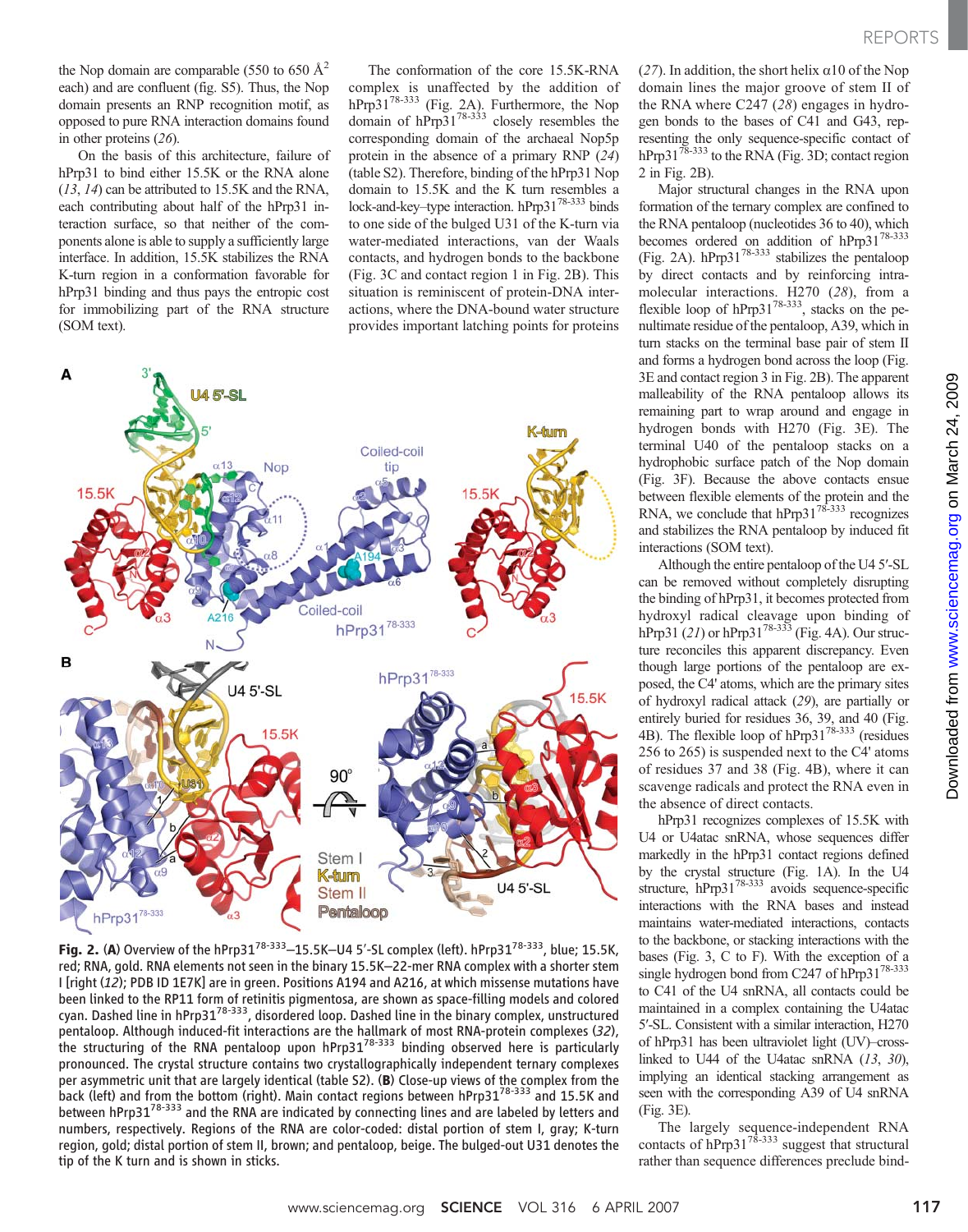## REPORTS

ing to box C/D-like RNAs. In our structure, all hPrp31 contacts with the RNA are mediated by the Nop domain, suggesting that this motif alone is able to discriminate against an extended stem II. To verify this hypothesis, we conducted gel mobility shift assays by using wild-type (WT) and mutant U4 5′-SLs and a Nop-domain fusion protein [maltose binding protein (MBP)– hPrp31<sup>215-333</sup>]. Like full-length hPrp31, the Nop domain did not bind to RNPs, in which stem II of the RNA was extended by a noncanonical U-U (Fig. 4C, lanes 7 to 9) or by a canonical C-G base pair (lanes 10 to 12). These data confirm that the Nop domain is both required and sufficient for binding to the primary RNP and for decoding its structural specificity determinants.

An elongated stem II would reposition the pentaloop and thus the stacking platform for H270 (Fig. 3E). Loss of hPrp31 affinity to 15.5K complexes with elongated stem II RNAs could, therefore, arise due to the disruption of H270- A39 stacking. We tested this possibility by converting H270 to an alanine or to a lysine (as found in Nop56/58). Loss or alteration of the H270 side chain resulted in reduced affinity of hPrp31 $^{H270A}$  and hPrp31 $^{H270K}$  to the 15.5K-RNA 5′-SL complexes (Fig. 4D, lanes 1 to 5). However, the mutants retained significant binding activity and discriminated strongly against long stem II constructs (Fig. 4D, lanes 6 to 10), indicating that H270 is not required for measuring the length of stem II.

Next, we modeled an extended stem II Aform duplex into the present structure. The additional base pair would lie in the stacking level occupied by A39 in the WT complex. Although A39 fits snugly next to helix  $\alpha$ 10 of the Nop domain, the helical twist would lead to a severe clash between an additional Watson-Crick base pair and helix  $\alpha$ 10 (fig. S6). In contrast, in a tetraloop RNA, to which hPrp31 (21) and hPrp31<sup>215-333</sup> (Fig. 4C, lanes 4 to 6) still bind, the nucleotides would be turned away from helix  $\alpha$ 10. Thus, we conclude that helix  $\alpha$ 10 acts as a ruler for measuring the length of stem II by presenting a physical barrier to additional base pairs. A different recognition mechanism must be at work in Nop56/58, in which the Nop domain is compatible with elongated stem II RNAs.

The hPrp31<sup>78-333</sup> fragment encompasses both A194 and A216 (28) that have been linked to the RP11 form of retinitis pigmentosa (23). A194 maps to the second helix of the coiled coil, whereas A216 lies in a short loop connecting the coiled coil to the Nop domain (Fig. 2A and fig. S7). Thus, neither of the two residues interacts directly with 15.5K or the U4 5′-SL in the present structure (Fig. 2A). The Ala<sup>194</sup> $\rightarrow$ Glu<sup>194</sup> (A194E) substitution most likely disturbs the local structure and/or the surface properties of the coiled coil, because the A194 side chain is embedded in a hydrophobic environment (fig. S7A). The Ala<sup>216</sup> $\rightarrow$ Pro<sup>216</sup> (A216P) replacement (fig. S7A) potentially



Fig. 3. Detailed interactions in the ternary complex. Selected interface residues (sticks) are labeled and color-coded by atom type (carbon and phosphorus, as the respective molecule; oxygen, red; nitrogen, blue; sulfur, yellow; bridging waters, cyan spheres). (**A**) Hydrogen bonds and salt bridges (dashed lines) involving<br>helices α2 and α3 of 15.5K and the hPrp31<sup>78-333</sup> Nop domain (view from bottom of Fig. 2A). A network of alternating residues from 15.5K and hPrp31<sup>78-333</sup> extends from the backbone carbonyl of I65 (15.5K) over the side chain of R304 (hPrp31<sup>78-333</sup>) and the side chain of N40 (15.5K) to the backbone nitrogen of A246 (hPrp31<sup>78-333</sup>). (B) Hydrophobic contacts between the N terminus of helix  $\alpha$ 3 of 15.5K and the C terminus of helix  $\alpha$ 12 of hPrp31 (view as in Fig. 2A). Our crystal structure and NMR analysis show that residues 74 to 77 of 15.5K, which upon joint mutation inhibited the binding of hPrp31 (33), are not involved in contacts to  $h$ Prp3 $1^{78-333}$  or full-length hPrp31, respectively, and elicit their effect indirectly, for example, by influencing the structure of 15.5K. (C to F) Details of the interaction of hPrp31<sup>78-333</sup> with the K turn (C), with the major groove of stem II (D), with the 5′ portion of the pentaloop (E) and with the 3′ portion of the pentaloop (F). The central lock-and-key interaction region around the K turn [(C) and (D)] is of paramount importance for the stability of the ternary complex, because the RNA pentaloop can be removed without completely disrupting the binding of hPrp31 (21). The induction of a stable structure in the RNA pentaloop by hPrp31<sup>78-333</sup> [(E) and (F)] is reminiscent of the way some primary binding ribosomal proteins induce novel binding sites for secondary binding proteins  $(10)$ . Here, three of the five pentaloop bases are turned outward (E) and conceivably provide a binding platform for another spliceosomal component.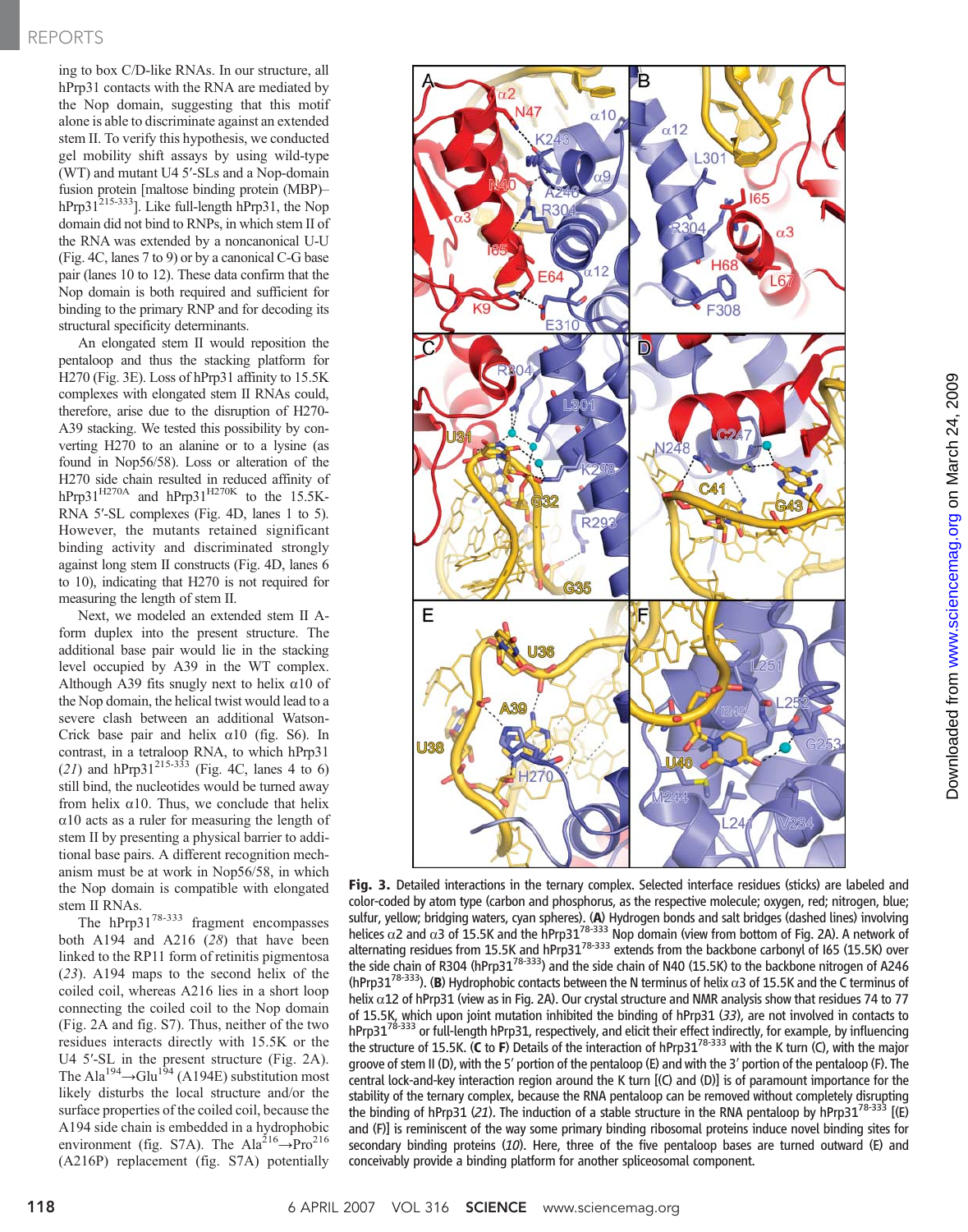alters the structure and flexibility of a protein loop, which may affect the relative orientation of the Nop and the coiled-coil domains. Either of the above mutations could influence other interactions of hPrp31, for example, with hPrp6 of the U5 snRNP. To test this hypothesis, we conducted a targeted yeast two-hybrid analysis using pGADT7-hPrp6 as prey and pGBKT7 hPrp31, pGBKT7-hPrp31<sup>A194E</sup>, and pGBKT7 $hPrp31^{A216P}$  as bait under stringent conditions.

Whereas introduction of proline at position 216 had no effect on the interaction with hPrp6, a glutamate at position 194 significantly weakened the interaction (fig. S7B). This result supports the idea that the hPrp31 coiled coil is an interaction site for hPrp6 and links a retinitis pigmentosa mutation in a spliceosomal protein to an aberrant molecular communication.

By interacting concomitantly with both 15.5K and the RNA, the Nop domain rein-



Fig. 4. (A) Hydroxyl radical footprinting of the U4 5′-SL in the absence of protein (lane 2), in the presence of only 15.5K (lane 3) and in the presence of 15.5K and increasing amounts of hPrp31<sup>78-333</sup> (lanes 4 to 6). Numbers indicate the protein concentration in  $\mu$ mol/l. Numbers on the right indicate positions in the U4 5'-SL. The location of the pentaloop is indicated. (B) Surface of the hPrp31<sup>78-333</sup>– 15.5K–U4 5′-SL complex (RNA, gray; pentaloop, gold). Sugar C4' atoms are highlighted in black and labeled for residues 37 to 39. Red dots, beginning (lower dot) and end (upper dot) of a flexible loop in the protein that is suspended next to the sugars of the pentaloop. (C) Gel mobility shift assays the protein that is suspended next to the sugars of the pentaloop. (C) Gel mobility shift assays<br>monitoring the binding of a Nop domain fusion protein (MBP-hPrp31<sup>215-333</sup>) to U4 5'-SL constructs. Lanes 1 to 3, WT RNA sequence; lanes 4 to 6, replacement of the pentaloop by a UGAA tetraloop; lanes 7 to 9, addition of a U-U base pair to stem II following the sheared G-A pairs; and lanes 10 to 12, addition of a C-G base pair at the terminus of stem II. (D) Gel mobility shift assays monitoring the effects of converting H270 into an alanine (A) or a lysine (K). Mutant hPrp31 proteins bind less strongly to a WT U4 5′-SL (lanes 1 to 5) but still discriminate against RNAs with a longer stem II (lanes 6 to 10).

forces the 15.5K-RNA interaction. The latter interaction is crucial for the transition from the spliceosomal B complex to the C complex (11), during which spliceosome activation occurs. Thus, on the one side hPrp31 may regulate the RNA-protein network at the U4 5′-SL and thereby facilitate disruption of the U4/U6 snRNA duplex. Our work also suggests that hPrp31 stabilizes the U4/U6-U5 tri-snRNP by concomitantly interacting with hPrp6 via a separate coiled-coil domain. Intriguingly, hPrp6 links hPrp31 to hBrr2 and hSnu114 (14), which have been shown to be the DEAD-box protein and regulatory guanosine triphosphatase (GTPase), respectively, that are crucial for both spliceosome activation and disassembly (31). Therefore, our structural data are in line with the previous hypothesis (14) that hPrp31 may represent one of the ultimate targets of the helicase and GTPase machinery of the U5 snRNP that acts during spliceosome activation.

#### References and Notes

- 1. C. B. Burge, T. Tuschl, P. A. Sharp, in The RNA World, R. F. Gesteland, T. Cech, J. F. Atkins, Eds. (Cold Spring Harbor Laboratory Press, Cold Spring Harbor, NY, 1999), pp. 525–560.
- 2. T. W. Nilsen, Bioessays 25, 1147 (2003).
- 3. C. L. Will, R. Lührmann, in The RNA World, R. F. Gesteland, T. Cech, J. F. Atkins, Eds. (Cold Spring Harbor Laboratory Press, Cold Spring Harbor, NY, 2006), pp. 369–400.
- 4. R. Reed, L. Palandjian, in Eukaryotic mRNA Processing, A. R. Krainer, Ed. (IRL Press, Oxford, 1997), pp. 103–129.
- 5. J. Gornemann, K. M. Kotovic, K. Hujer, K. M. Neugebauer, Mol. Cell 19, 53 (2005).
- 6. J. P. Staley, C. Guthrie, Cell 92, 315 (1998).
- 7. D. A. Brow, Annu. Rev. Genet. 36, 333 (2002).
- 8. P. Bringmann et al., EMBO J. 3, 1357 (1984).
- 9. C. Hashimoto, J. A. Steitz, Nucleic Acids Res. 12, 3283
- (1984). 10. S. C. Agalarov, G. S. Prasad, P. M. Funke, C. D. Stout,
- J. R. Williamson, Science 288, 107 (2000). 11. S. Nottrott et al., EMBO J. 18, 6119 (1999).
- 12. I. Vidovic, S. Nottrott, K. Hartmuth, R. Lührmann, R. Ficner, Mol. Cell 6, 1331 (2000).
- 13. S. Nottrott, H. Urlaub, R. Lührmann, EMBO J. 21, 5527 (2002).
- 14. S. Liu, R. Rauhut, H. P. Vornlocher, R. Lührmann, RNA 12, 1418 (2006).
- 15. O. V. Makarova, E. M. Makarov, S. Liu, H. P. Vornlocher, R. Lührmann, EMBO J. 21, 1148 (2002).
- 16. C. Schneider, C. L. Will, O. V. Makarova, E. M. Makarov, R. Lührmann, Mol. Cell. Biol. 22, 3219 (2002).
- 17. N. J. Watkins et al., Cell 103, 457 (2000).
- 18. L. B. Szewczak, J. S. Gabrielsen, S. J. Degregorio,
- S. A. Strobel, J. A. Steitz, RNA 11, 1407 (2005). 19. N. J. Watkins, A. Dickmanns, R. Lührmann, Mol. Cell.
- Biol. 22, 8342 (2002). 20. T. Moore, Y. Zhang, M. O. Fenley, H. Li, Structure 12, 807
- (2004). 21. A. Schultz, S. Nottrott, K. Hartmuth, R. Lührmann, J. Biol.
- Chem. 281, 28278 (2006).
- 22. T. Gautier, T. Berges, D. Tollervey, E. Hurt, Mol. Cell. Biol. 17, 7088 (1997).
- 23. E. N. Vithana et al., Mol. Cell 8, 375 (2001).
- 24. M. Aittaleb et al., Nat. Struct. Biol. 10, 256 (2003).
- 25. Materials and methods are available as supporting material on Science Online.
- 26. C. G. Burd, G. Dreyfuss, Science 265, 615 (1994).
- 27. Z. Shakked et al., Nature 368, 469 (1994).
- 28. Single-letter abbreviations for the amino acid residues are as follows: A, Ala; C, Cys; D, Asp; E, Glu; F, Phe; G, Gly; H, His; I, Ile; K, Lys; L, Leu; M, Met; N, Asn; P, Pro; Q, Gln; R, Arg; S, Ser; T, Thr; V, Val; W, Trp; and Y, Tyr.